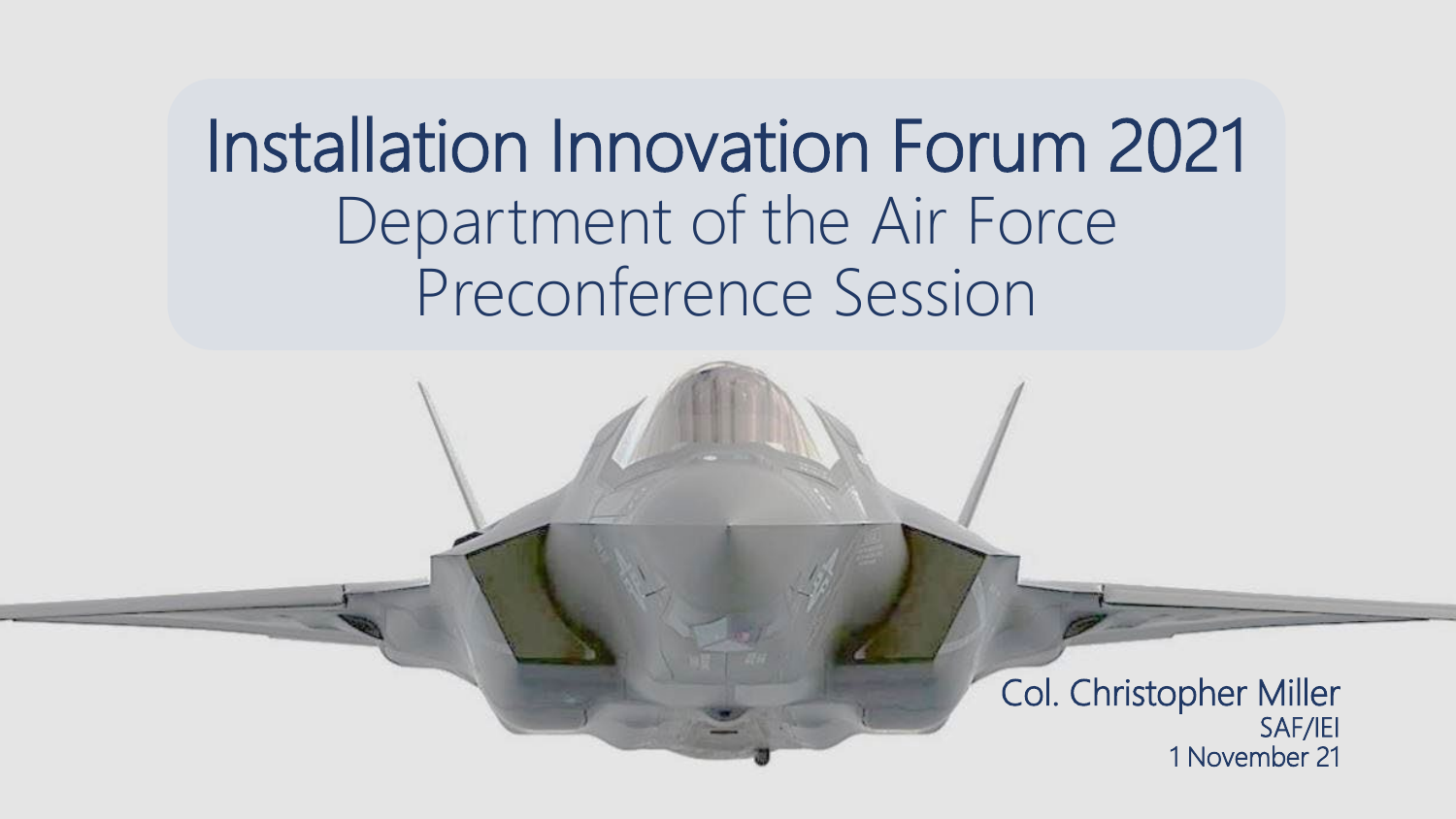



- **Introductory remarks and leadership update**
- **Base and community representatives panel**

*How can we tie partnerships to mission?*

• **Base leaders panel**

*How do partnerships make it to the top of your priority list?*

- **Open forum**
- **Closing remarks and dismissal**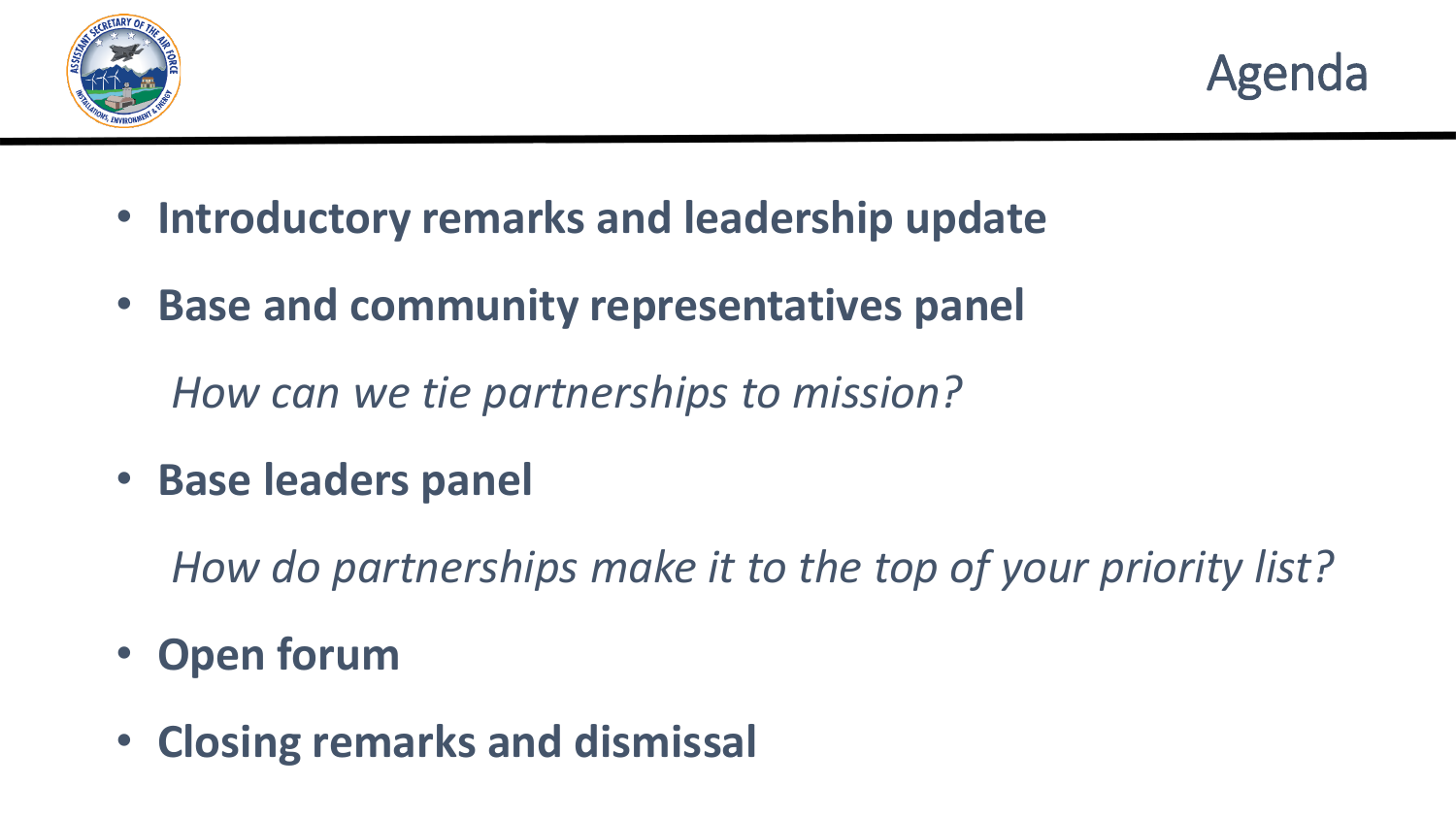

## **Col. Christopher Miller**

#### **Partnership Broker, Air Force Community Partnership Program**

Office of the Deputy Assistant Secretary of the Air Force (Installations)

[christopher.miller.191@us.af.mil](mailto:christopher.miller.191@us.af.mil)

(210) 204-6767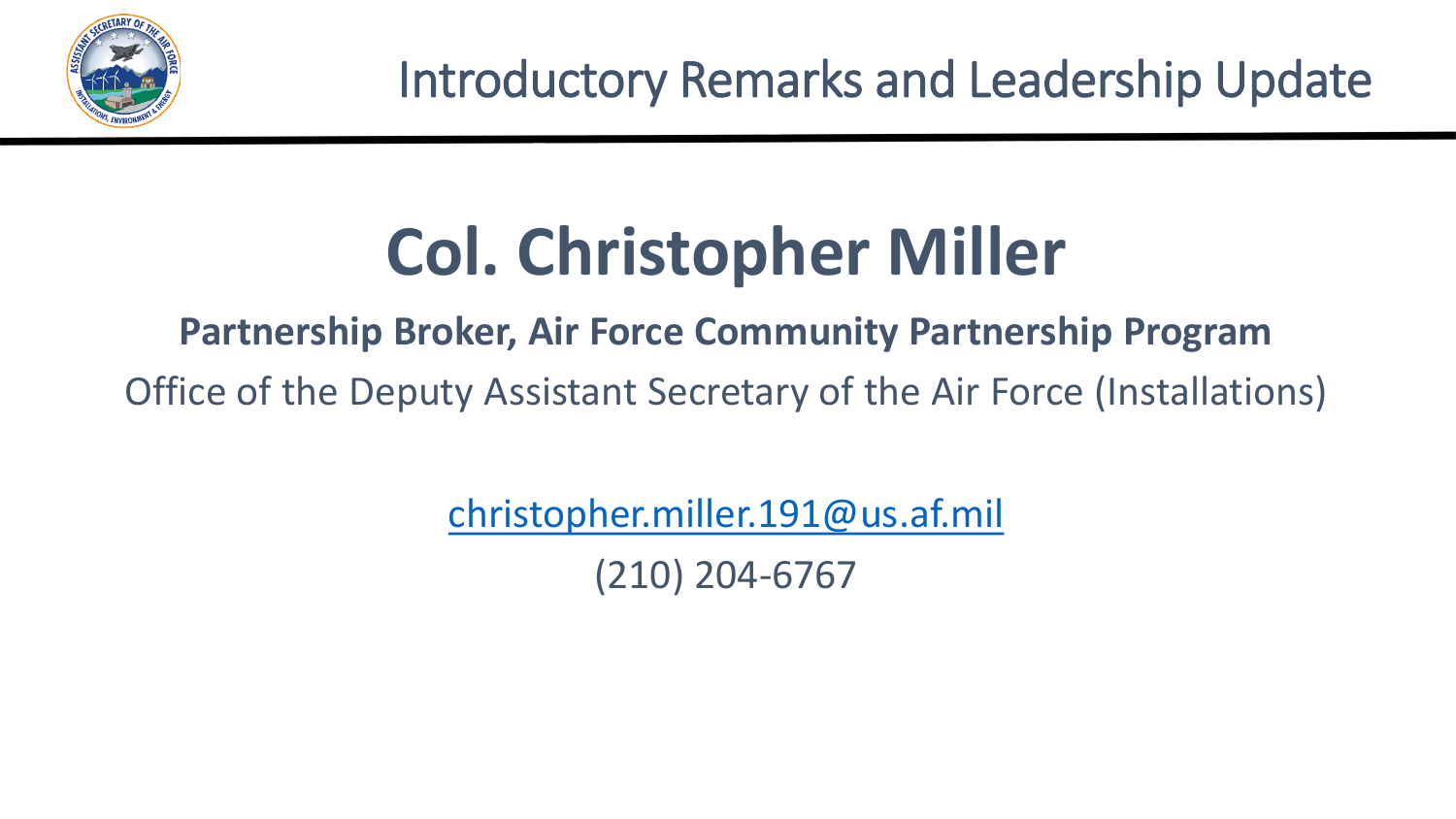

- **Ms. Stephanie Grunze-Swanson**, Air Force Community Partnership Specialist (P4), 17th Training Wing, Goodfellow AFB
- **Ms. Jeree Grimes**, Community Partnership Manager (P4), Joint Base Langley-Eustis
- **Mr. Dennis Goodson**, Deputy Director, 4th Mission Support Group, Seymour Johnson AFB
- **Mr. Dan Rhoades**, Chief Operations Officer, Robins AFB 21st Century Partnership
- **Mr. Gray Bridwell**, Vice President, Military Affairs, Abilene Chamber of Commerce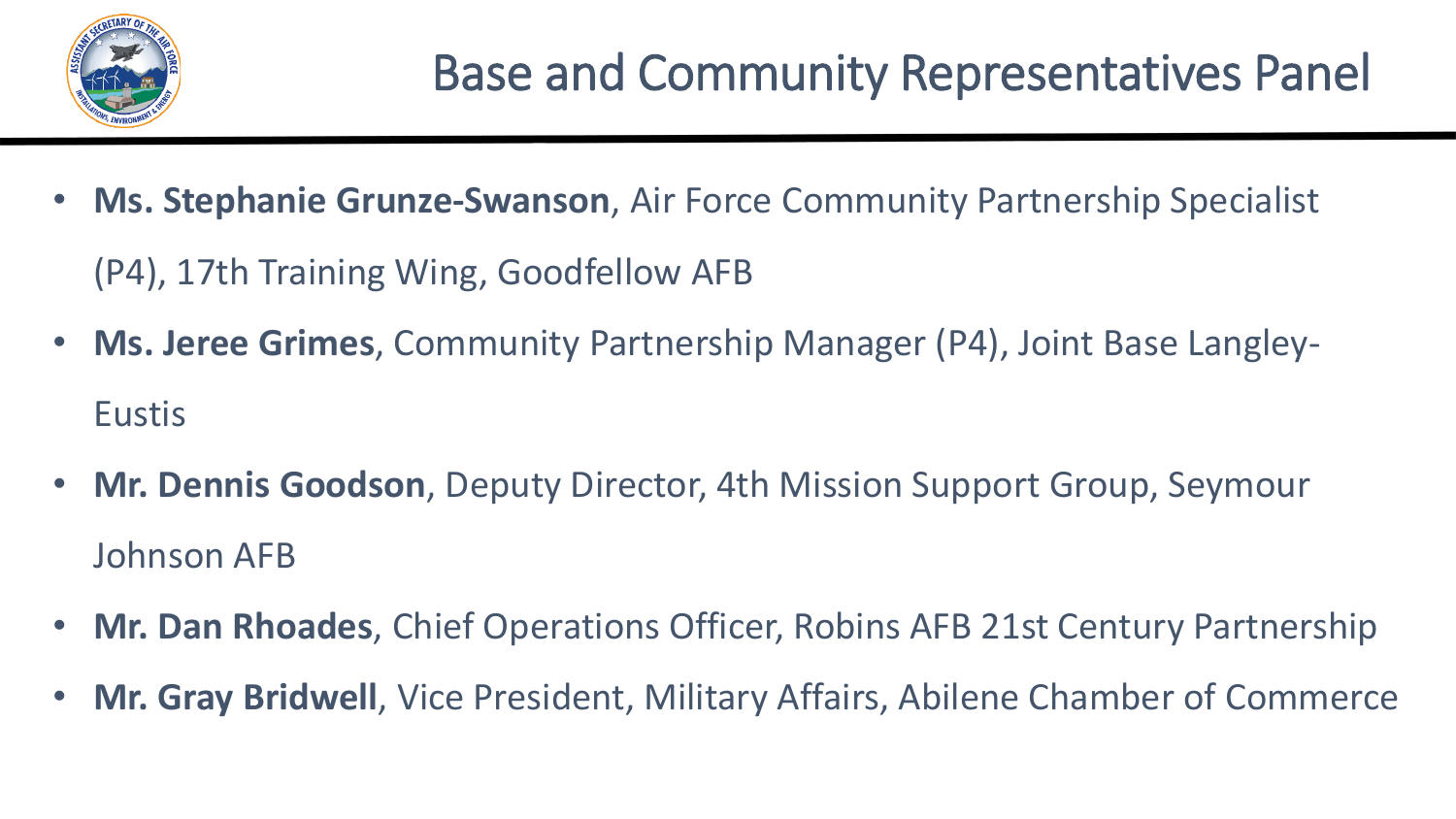

- **Col. Richard Ward,** Director of Contracting, 502nd Contracting Squadron, JB San Antonio
- **Col. John Boccieri,** Vice Wing Commander, 911th Airlift Wing, Pittsburgh ARS
- **Mr. Brian Thompson**, Director of Staff, 81st Training Wing, Keesler AFB
- **Mr. Joe Dingman**, Executive Director and Director of Staff, Travis AFB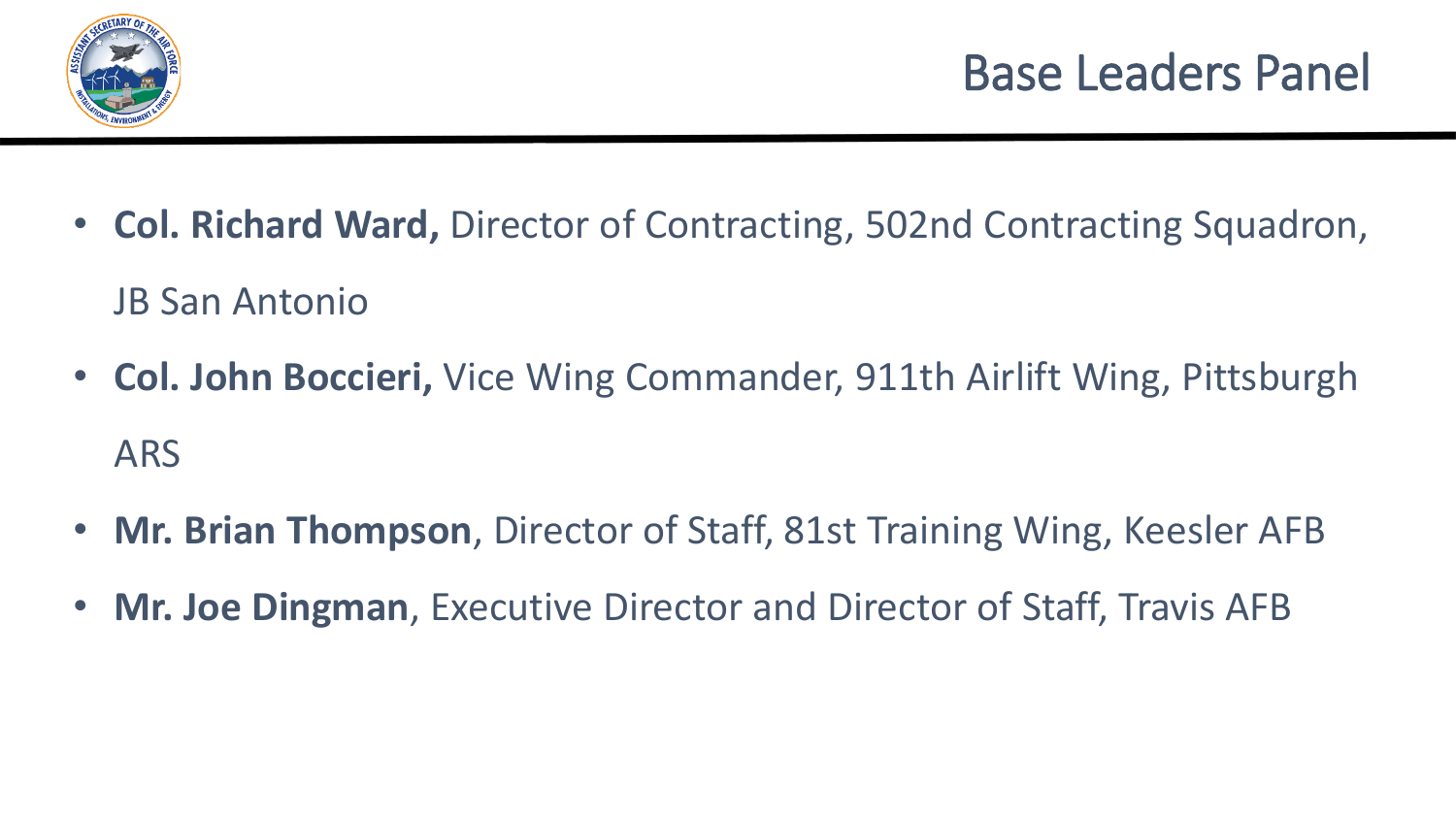



# **Questions?**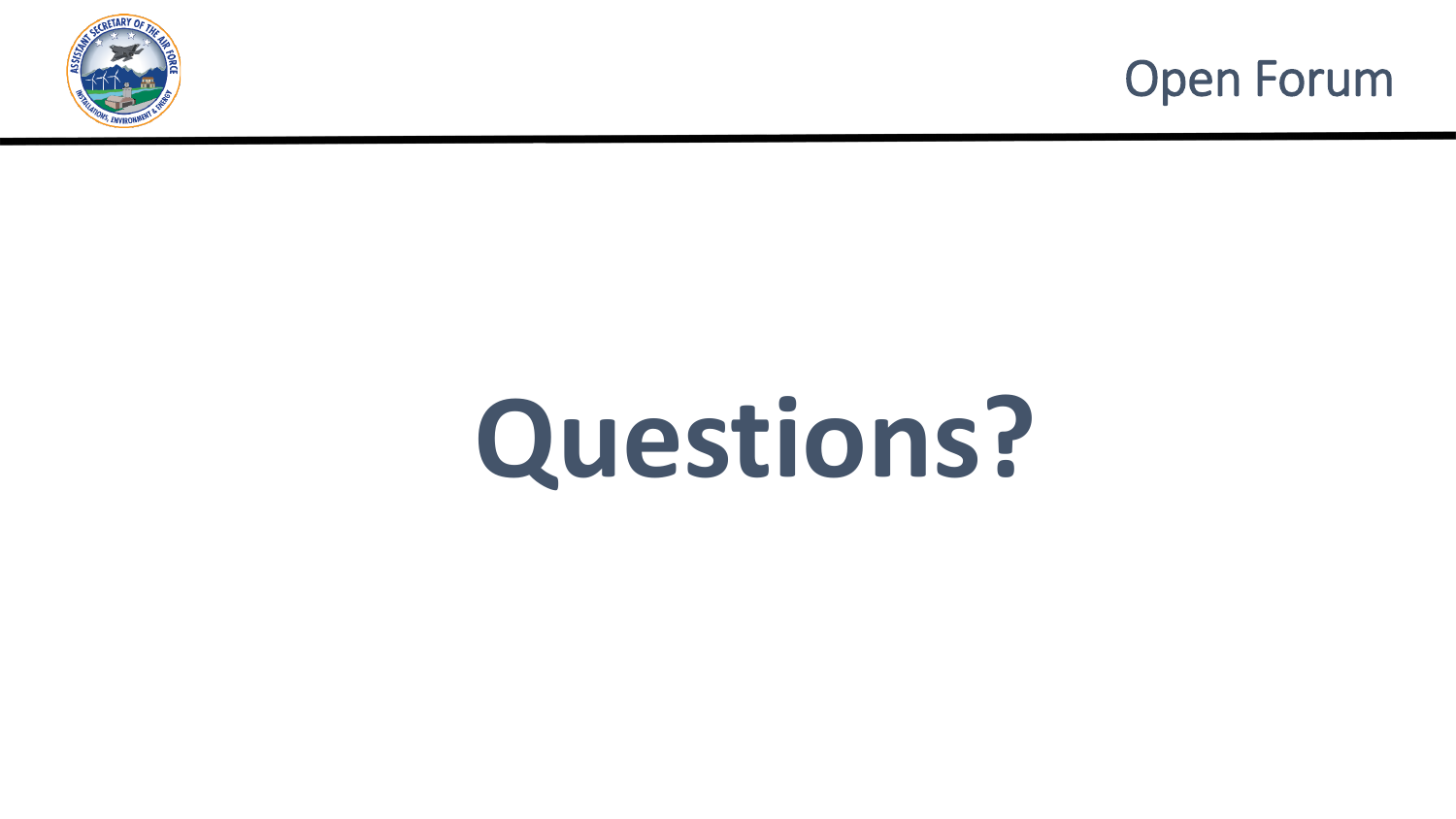



Oldest example of Partnership on AF installation Gift Chapel **JBSA** Ft Sam Houston

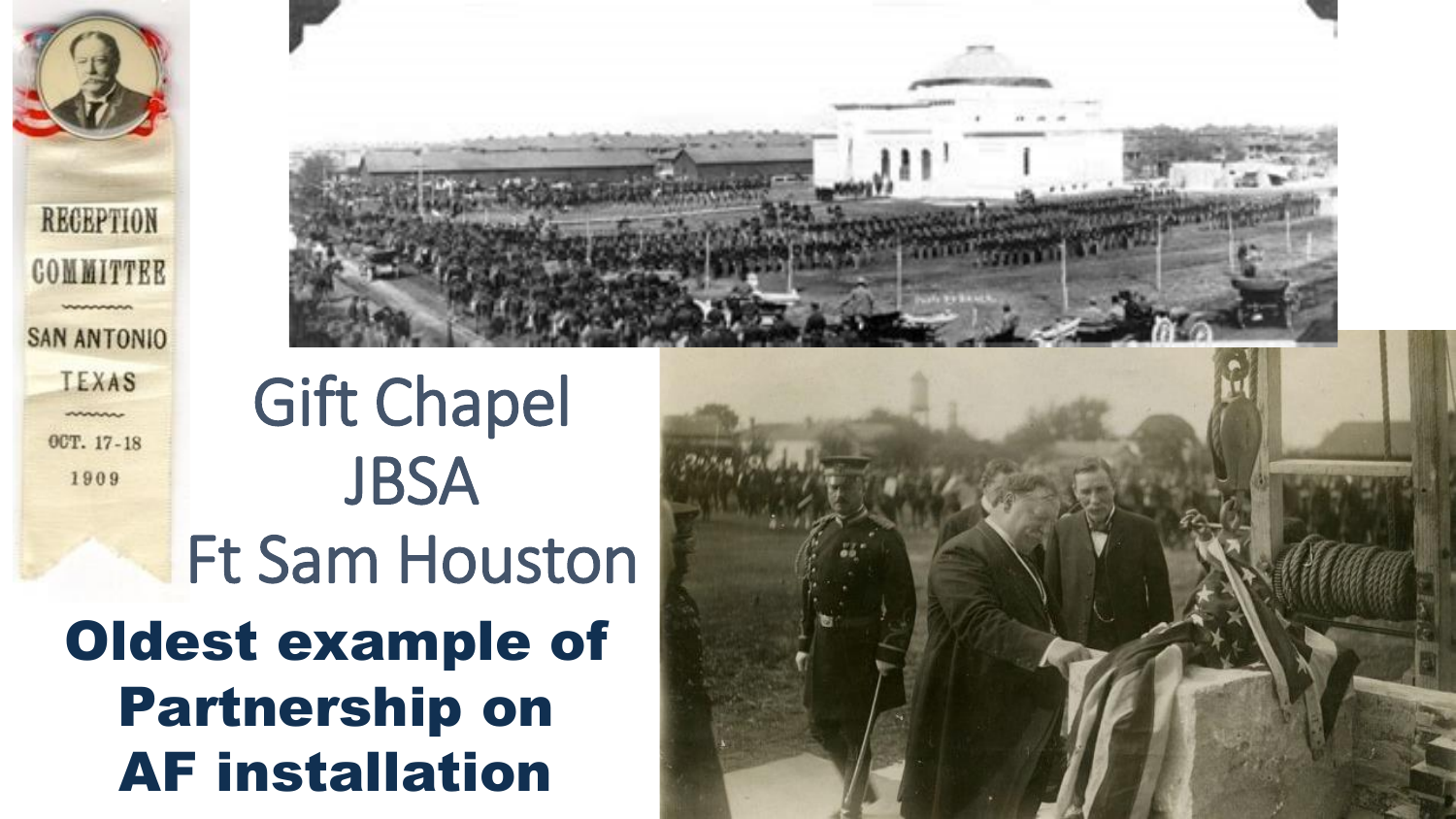### Practice the Art of the Possible



Leadership is key!